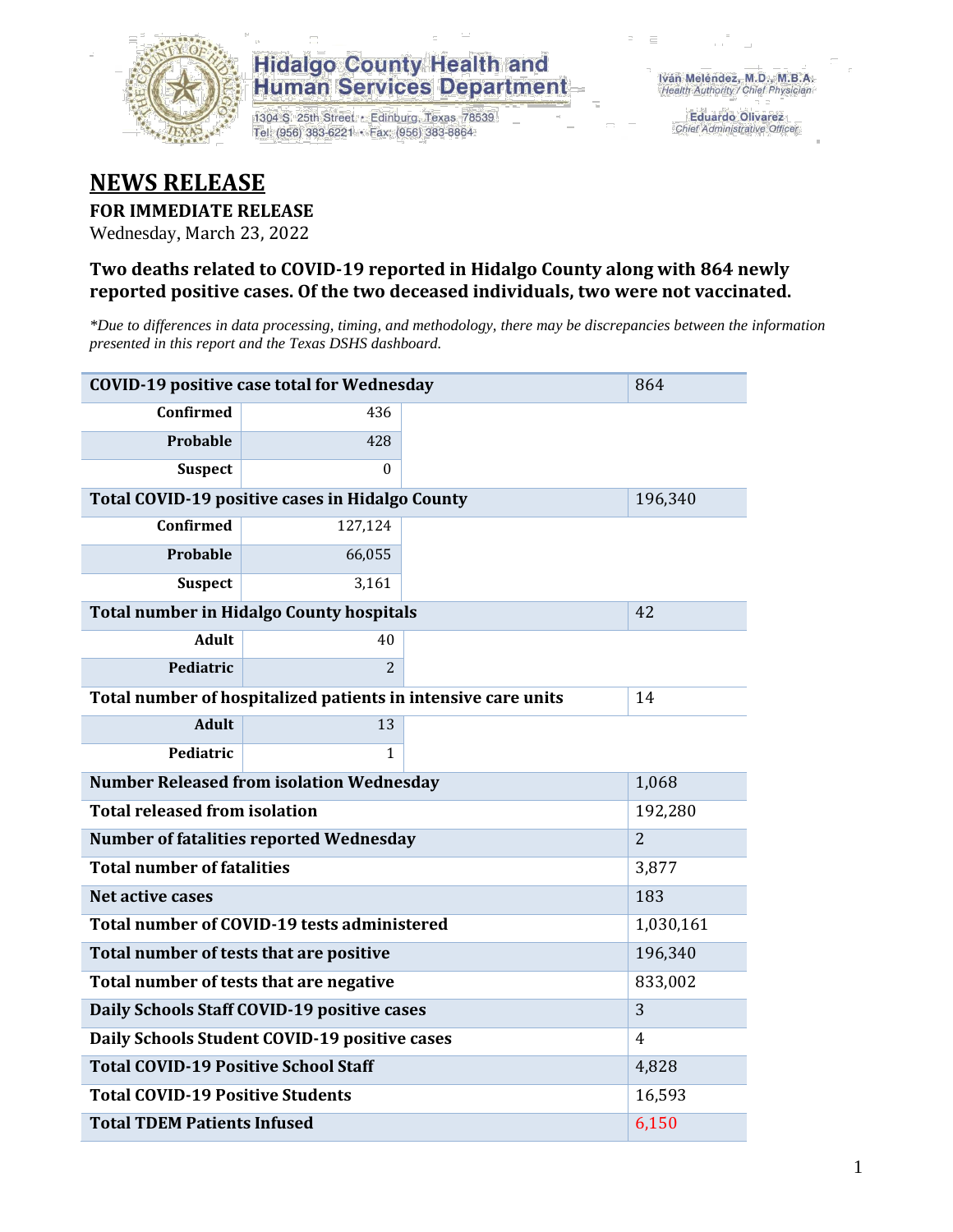

1304 S. 25th Street · Edinburg, Texas 78539 Tel: (956) 383-6221 · Fax: (956) 383-8864

Iván Meléndez, M.D., M.B.A. Health Authority / Chief Physician

> **Eduardo Olivarez** Chief Administrative Officer

*Hidalgo County uses the case status definition provided by the Texas Department of State Health Service's 2020 Epi Case Criteria Guide revised November 2020.*

- *1. Confirmed: A person who has tested positive through a molecular or PCR (oral or nasal swabs) test that looks for the presence of the virus's genetic material.*
- *2. Probable: A person who meets presumptive laboratory evidence through detection of COVID-19 by antigen test in a respiratory specimen.*
- *3. Suspect: A person who meets supported laboratory evidence through detection of specific antibodies in serum, plasma, whole body, and no prior history of being confirmed or probable case.*

*For more information of case status definition for COVID-19, please refer to:*

<https://www.dshs.state.tx.us/IDCU/investigation/epi-case-criteria-guide/2020-Epi-Case-Criteria-Guide.pdf>

| <b>Age Range</b> | <b>Number of Cases</b> |
|------------------|------------------------|
| $0 - 11$         | 161                    |
| 12-19            | 127                    |
| 20s              | 136                    |
| 30s              | 125                    |
| 40s              | 94                     |
| 50s              | 88                     |
| 60s              | 56                     |
| $70+$            | 77                     |
| Total:           | 864                    |

#### Case Breakdown by Age Group: The death includes:

|                          | Age<br>Range | Gender | City           |  |  |
|--------------------------|--------------|--------|----------------|--|--|
|                          | 70+          | Male   | <b>McAllen</b> |  |  |
| $\overline{\phantom{a}}$ | 70+          | Female | Mission        |  |  |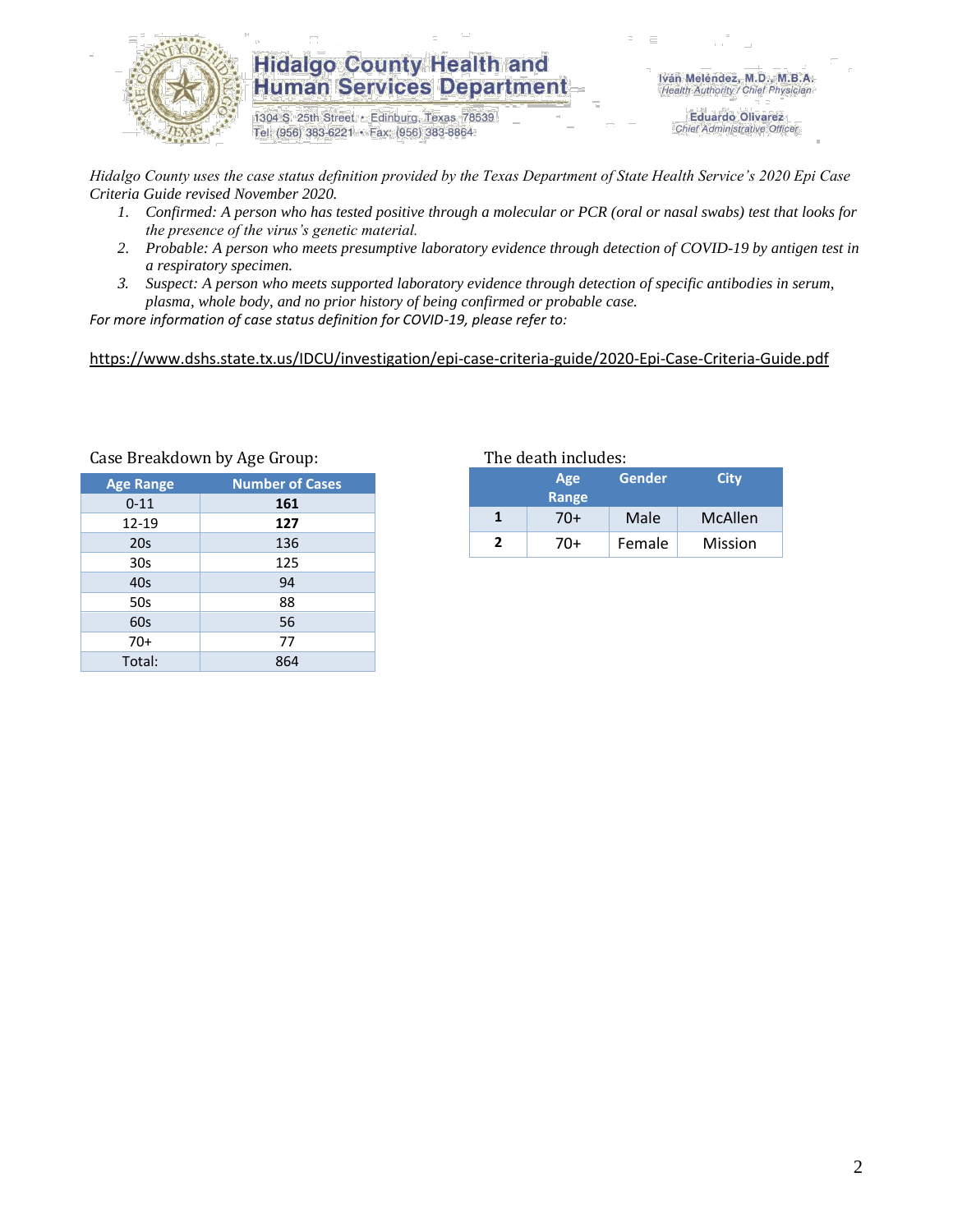

1304 S. 25th Street · Edinburg, Texas 78539<br>Tel: (956) 383-6221 · Fax: (956) 383-8864

Iván Meléndez, M.D., M.B.A.<br>Health Authority / Chief Physician

Eduardo Olivarez<br>Chief Administrative Officer

#### Wednesday, March 23, 2022 positive cases include:

|                         | <b>Age Range</b> | <b>Gender</b> | <b>City</b> |     | <b>Age Range</b> | <b>Gender</b> | <b>City</b>     |
|-------------------------|------------------|---------------|-------------|-----|------------------|---------------|-----------------|
| 1                       | $0 - 19$         | M             | Alamo       | 433 | $0 - 19$         | F             | Mercedes        |
| 2                       | $0 - 19$         | F             | Alamo       | 434 | $0 - 19$         | M             | Mercedes        |
| 3                       | $0 - 19$         | M             | Alamo       | 435 | 20s              | F             | Mercedes        |
| 4                       | $0 - 19$         | F             | Alamo       | 436 | 20s              | M             | Mercedes        |
| 5                       | $0 - 19$         | F             | Alamo       | 437 | 20s              | M             | Mercedes        |
| 6                       | $0 - 19$         | F             | Alamo       | 438 | 20s              | M             | Mercedes        |
| $\overline{\mathbf{z}}$ | $0 - 19$         | F             | Alamo       | 439 | 20s              | M             | Mercedes        |
| 8                       | $0 - 19$         | M             | Alamo       | 440 | 20s              | M             | Mercedes        |
| 9                       | $0 - 19$         | M             | Alamo       | 441 | 20s              | F             | Mercedes        |
| 10                      | $0 - 19$         | M             | Alamo       | 442 | 20s              | F             | Mercedes        |
| 11                      | 20s              | M             | Alamo       | 443 | 20s              | M             | Mercedes        |
| 12                      | 20s              | F             | Alamo       | 444 | 30s              | F             | Mercedes        |
| 13                      | 20s              | M             | Alamo       | 445 | 30 <sub>s</sub>  | M             | Mercedes        |
| 14                      | 20s              | м             | Alamo       | 446 | 30s              | M             | Mercedes        |
| 15                      | 20s              | M             | Alamo       | 447 | 30 <sub>s</sub>  | M             | Mercedes        |
| 16                      | 30 <sub>s</sub>  | M             | Alamo       | 448 | 30 <sub>s</sub>  | F             | Mercedes        |
| 17                      | 30 <sub>s</sub>  | F             | Alamo       | 449 | 40s              | F             | Mercedes        |
| 18                      | 40s              | M             | Alamo       | 450 | 40s              | F             | Mercedes        |
| 19                      | 40s              | F             | Alamo       | 451 | 50s              | F             | Mercedes        |
| 20                      | 40s              | M             | Alamo       | 452 | 50s              | M             | Mercedes        |
| 21                      | 40s              | F             | Alamo       | 453 | 50s              | F             | Mercedes        |
| 22                      | 50s              | F             | Alamo       | 454 | 50s              | F             | Mercedes        |
| 23                      | 50s              | F             | Alamo       | 455 | 50s              | F             | Mercedes        |
| 24                      | 50s              | M             | Alamo       | 456 | 50s              | F             | Mercedes        |
| 25                      | 50s              | M             | Alamo       | 457 | 60s              | M             | Mercedes        |
| 26                      | 50s              | M             | Alamo       | 458 | 60s              | F             | Mercedes        |
| 27                      | 50s              | M             | Alamo       | 459 | $70+$            | F             | <b>Mercedes</b> |
| 28                      | 50s              | F             | Alamo       | 460 | $70+$            | M             | Mercedes        |
| 29                      | 60s              | F             | Alamo       | 461 | $70+$            | M             | Mercedes        |
| 30                      | 60s              | F             | Alamo       | 462 | $70+$            | F.            | Mercedes        |
| 31                      | 60s              | F             | Alamo       | 463 | $0 - 19$         | F             | Mission         |
| 32                      | $70+$            | F             | Alamo       | 464 | $0 - 19$         | F             | Mission         |
| 33                      | $70+$            | M             | Alamo       | 465 | $0 - 19$         | ${\sf M}$     | Mission         |
| 34                      | $70+$            | F.            | Alamo       | 466 | $0 - 19$         | M             | Mission         |
| 35                      | $70+$            | M             | Alamo       | 467 | $0 - 19$         | F             | Mission         |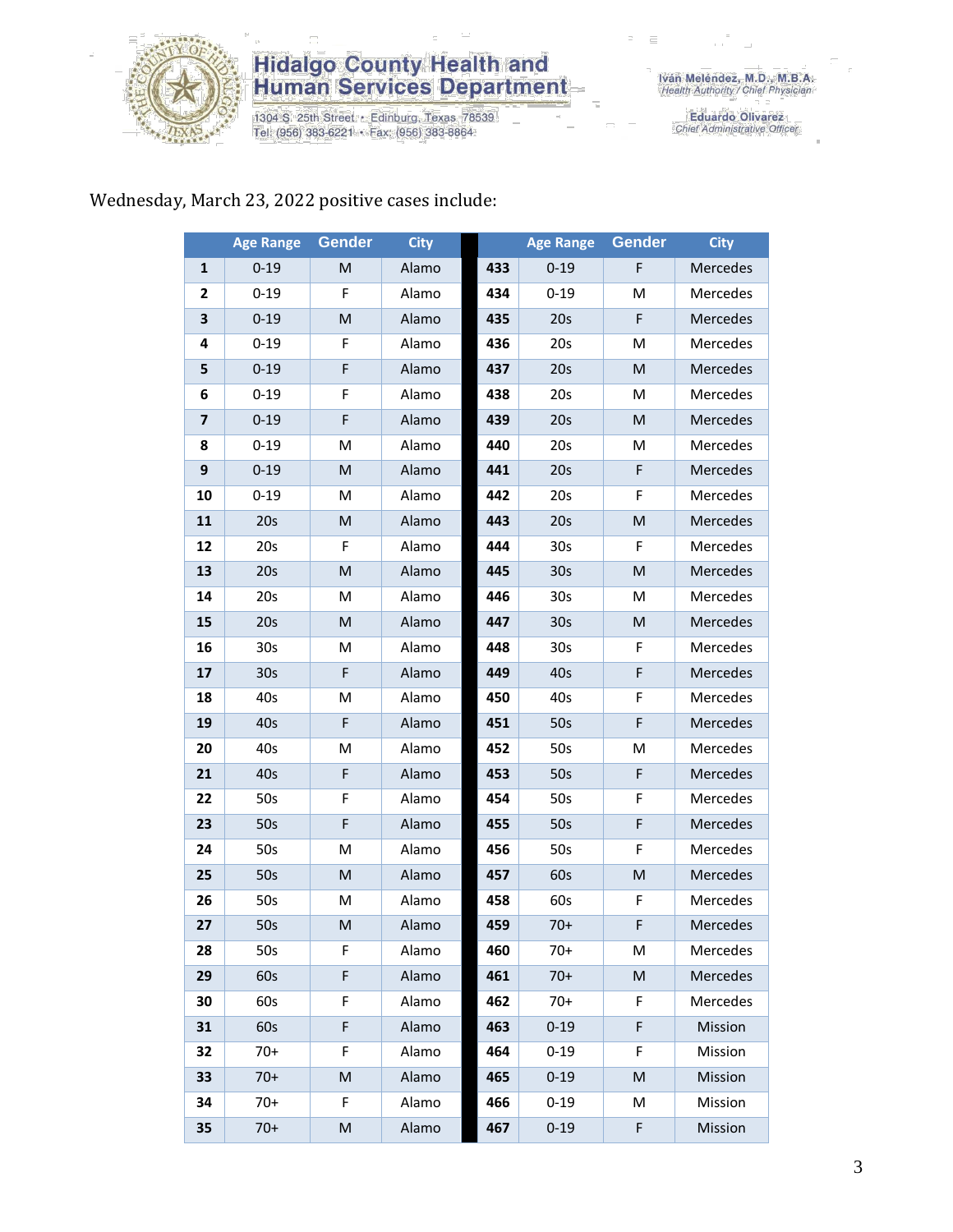

1304 S. 25th Street • Edinburg, Texas 78539<br>Tel: (956) 383-6221 • Fax: (956) 383-8864

Iván Meléndez, M.D., M.B.A.<br>Health Authority / Chief Physician

| 36 | $70+$           | M         | Alamo | 468 | $0 - 19$ | F           | Mission |
|----|-----------------|-----------|-------|-----|----------|-------------|---------|
| 37 | $70+$           | F         | Alamo | 469 | $0 - 19$ | M           | Mission |
| 38 | $70+$           | M         | Alamo | 470 | $0 - 19$ | F           | Mission |
| 39 | $70+$           | F         | Alamo | 471 | $0 - 19$ | M           | Mission |
| 40 | $70+$           | M         | Alamo | 472 | $0 - 19$ | M           | Mission |
| 41 | $0 - 19$        | F         | Alton | 473 | $0 - 19$ | F           | Mission |
| 42 | $0 - 19$        | M         | Alton | 474 | $0 - 19$ | F           | Mission |
| 43 | $0 - 19$        | ${\sf M}$ | Alton | 475 | $0 - 19$ | $\mathsf F$ | Mission |
| 44 | $0 - 19$        | F         | Alton | 476 | $0 - 19$ | M           | Mission |
| 45 | 20s             | F         | Alton | 477 | $0 - 19$ | M           | Mission |
| 46 | 30s             | F         | Alton | 478 | $0 - 19$ | F           | Mission |
| 47 | 30 <sub>s</sub> | M         | Alton | 479 | $0 - 19$ | $\mathsf F$ | Mission |
| 48 | 30s             | M         | Alton | 480 | $0 - 19$ | M           | Mission |
| 49 | 40s             | F         | Alton | 481 | $0 - 19$ | F           | Mission |
| 50 | 40s             | F         | Alton | 482 | $0 - 19$ | F           | Mission |
| 51 | 40s             | F         | Alton | 483 | $0 - 19$ | $\mathsf F$ | Mission |
| 52 | 50s             | M         | Alton | 484 | $0 - 19$ | M           | Mission |
| 53 | 50s             | ${\sf M}$ | Alton | 485 | $0 - 19$ | M           | Mission |
| 54 | 50s             | F         | Alton | 486 | $0 - 19$ | F           | Mission |
| 55 | 50s             | F         | Alton | 487 | $0 - 19$ | $\mathsf F$ | Mission |
| 56 | $70+$           | F         | Alton | 488 | $0 - 19$ | F           | Mission |
| 57 | $0 - 19$        | U         | Donna | 489 | $0 - 19$ | ${\sf M}$   | Mission |
| 58 | $0 - 19$        | M         | Donna | 490 | $0 - 19$ | F           | Mission |
| 59 | $0 - 19$        | F         | Donna | 491 | $0 - 19$ | M           | Mission |
| 60 | $0 - 19$        | M         | Donna | 492 | $0 - 19$ | M           | Mission |
| 61 | $0 - 19$        | F         | Donna | 493 | $0 - 19$ | M           | Mission |
| 62 | $0 - 19$        | F         | Donna | 494 | $0 - 19$ | F           | Mission |
| 63 | $0 - 19$        | M         | Donna | 495 | $0 - 19$ | M           | Mission |
| 64 | $0 - 19$        | м         | Donna | 496 | $0 - 19$ | F           | Mission |
| 65 | $0 - 19$        | F         | Donna | 497 | $0 - 19$ | M           | Mission |
| 66 | $0 - 19$        | F         | Donna | 498 | $0 - 19$ | F           | Mission |
| 67 | $0 - 19$        | M         | Donna | 499 | $0 - 19$ | F           | Mission |
| 68 | $0 - 19$        | M         | Donna | 500 | $0 - 19$ | F           | Mission |
| 69 | $0 - 19$        | M         | Donna | 501 | $0 - 19$ | M           | Mission |
| 70 | $0 - 19$        | F         | Donna | 502 | $0 - 19$ | F           | Mission |
| 71 | $0 - 19$        | M         | Donna | 503 | 20s      | M           | Mission |
| 72 | $0 - 19$        | M         | Donna | 504 | 20s      | M           | Mission |
| 73 | $0 - 19$        | F         | Donna | 505 | 20s      | M           | Mission |
| 74 | $0 - 19$        | M         | Donna | 506 | 20s      | F           | Mission |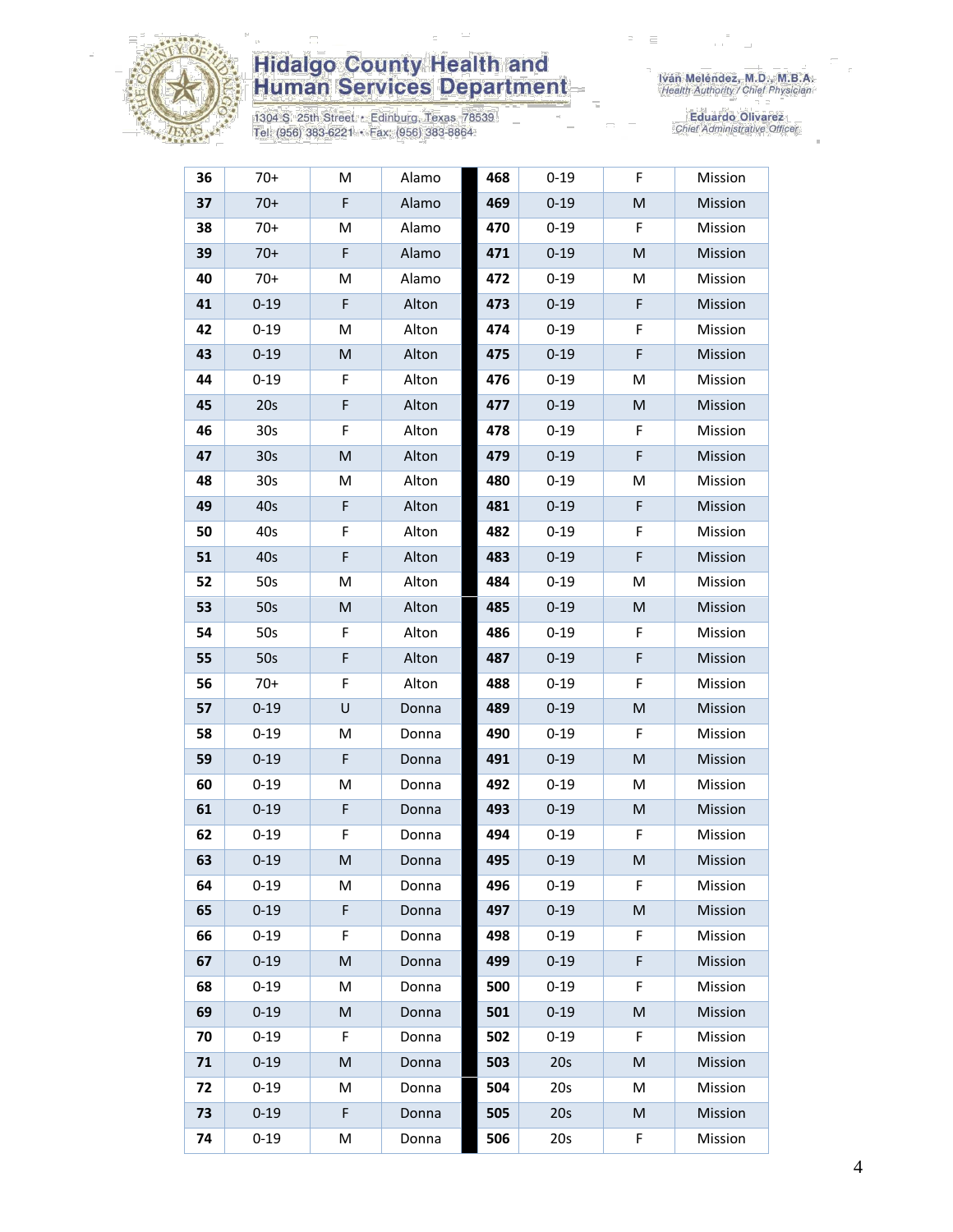

1304 S. 25th Street • Edinburg, Texas 78539<br>Tel: (956) 383-6221 • Fax: (956) 383-8864

Iván Meléndez, M.D., M.B.A.<br>Health Authority / Chief Physician

| 75  | $0 - 19$        | M | Donna    | 507 | 20s             | M | Mission |
|-----|-----------------|---|----------|-----|-----------------|---|---------|
| 76  | $0 - 19$        | M | Donna    | 508 | 20s             | M | Mission |
| 77  | $0 - 19$        | M | Donna    | 509 | 20s             | M | Mission |
| 78  | $0 - 19$        | M | Donna    | 510 | 20s             | F | Mission |
| 79  | 20s             | M | Donna    | 511 | 20s             | F | Mission |
| 80  | 20s             | F | Donna    | 512 | 20s             | F | Mission |
| 81  | 20s             | F | Donna    | 513 | 20s             | F | Mission |
| 82  | 20s             | F | Donna    | 514 | 20s             | F | Mission |
| 83  | 20s             | M | Donna    | 515 | 20s             | F | Mission |
| 84  | 20s             | F | Donna    | 516 | 30 <sub>s</sub> | F | Mission |
| 85  | 20s             | M | Donna    | 517 | 30 <sub>s</sub> | F | Mission |
| 86  | 20s             | F | Donna    | 518 | 30 <sub>s</sub> | M | Mission |
| 87  | 20s             | F | Donna    | 519 | 30 <sub>s</sub> | F | Mission |
| 88  | 20s             | F | Donna    | 520 | 30 <sub>s</sub> | F | Mission |
| 89  | 30 <sub>s</sub> | F | Donna    | 521 | 30 <sub>s</sub> | F | Mission |
| 90  | 30 <sub>s</sub> | M | Donna    | 522 | 30 <sub>s</sub> | F | Mission |
| 91  | 30 <sub>s</sub> | F | Donna    | 523 | 30 <sub>s</sub> | M | Mission |
| 92  | 30 <sub>s</sub> | F | Donna    | 524 | 30 <sub>s</sub> | М | Mission |
| 93  | 30s             | M | Donna    | 525 | 30 <sub>s</sub> | M | Mission |
| 94  | 30 <sub>s</sub> | M | Donna    | 526 | 30 <sub>s</sub> | M | Mission |
| 95  | 30 <sub>s</sub> | M | Donna    | 527 | 30 <sub>s</sub> | M | Mission |
| 96  | 50s             | F | Donna    | 528 | 30 <sub>s</sub> | M | Mission |
| 97  | 50s             | F | Donna    | 529 | 30 <sub>s</sub> | F | Mission |
| 98  | 60s             | M | Donna    | 530 | 40s             | M | Mission |
| 99  | 60s             | M | Donna    | 531 | 40s             | F | Mission |
| 100 | $70+$           | M | Donna    | 532 | 40s             | M | Mission |
| 101 | $70+$           | F | Donna    | 533 | 40s             | M | Mission |
| 102 | 70+             | M | Donna    | 534 | 40s             | F | Mission |
| 103 | $0 - 19$        | F | Edinburg | 535 | 40s             | M | Mission |
| 104 | $0 - 19$        | F | Edinburg | 536 | 40s             | F | Mission |
| 105 | $0 - 19$        | F | Edinburg | 537 | 40s             | F | Mission |
| 106 | $0 - 19$        | M | Edinburg | 538 | 40s             | F | Mission |
| 107 | $0 - 19$        | F | Edinburg | 539 | 40s             | F | Mission |
| 108 | $0 - 19$        | F | Edinburg | 540 | 40s             | M | Mission |
| 109 | $0 - 19$        | M | Edinburg | 541 | 40s             | M | Mission |
| 110 | $0 - 19$        | F | Edinburg | 542 | 40s             | M | Mission |
| 111 | $0 - 19$        | M | Edinburg | 543 | 40s             | F | Mission |
| 112 | $0 - 19$        | F | Edinburg | 544 | 40s             | M | Mission |
| 113 | $0 - 19$        | F | Edinburg | 545 | 40s             | F | Mission |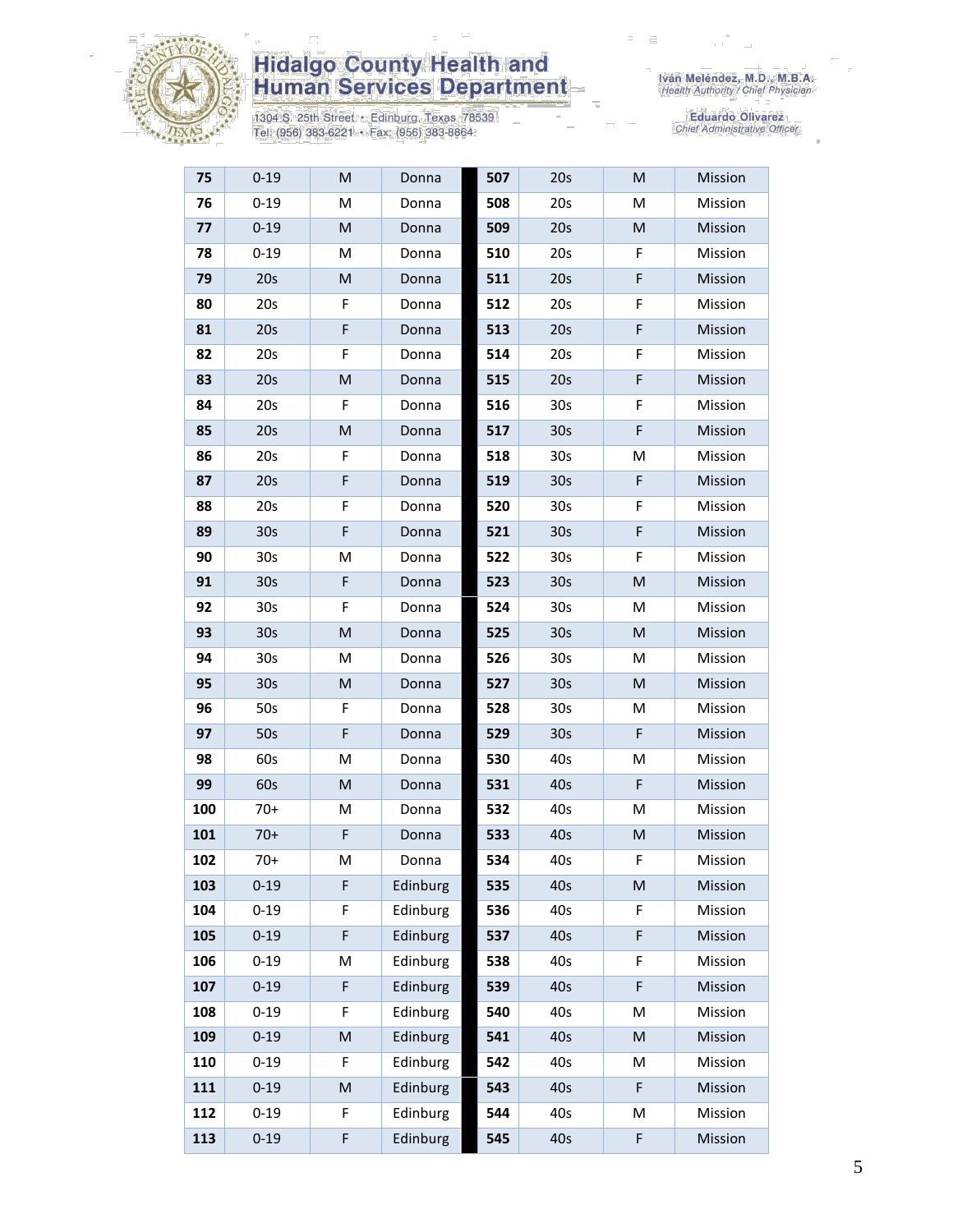

1304 S. 25th Street • Edinburg, Texas 78539<br>Tel: (956) 383-6221 • Fax: (956) 383-8864

Iván Meléndez, M.D., M.B.A.<br>Health Authority / Chief Physician

| 114 | $0 - 19$ | M         | Edinburg | 546 | 40s      | M           | Mission |
|-----|----------|-----------|----------|-----|----------|-------------|---------|
| 115 | $0 - 19$ | F         | Edinburg | 547 | 40s      | M           | Mission |
| 116 | $0 - 19$ | M         | Edinburg | 548 | 40s      | M           | Mission |
| 117 | $0 - 19$ | M         | Edinburg | 549 | 40s      | F           | Mission |
| 118 | $0 - 19$ | M         | Edinburg | 550 | 50s      | F           | Mission |
| 119 | $0 - 19$ | F         | Edinburg | 551 | 50s      | F           | Mission |
| 120 | $0 - 19$ | M         | Edinburg | 552 | 50s      | F           | Mission |
| 121 | $0 - 19$ | M         | Edinburg | 553 | 50s      | F           | Mission |
| 122 | $0 - 19$ | M         | Edinburg | 554 | 50s      | M           | Mission |
| 123 | $0 - 19$ | ${\sf M}$ | Edinburg | 555 | 50s      | F           | Mission |
| 124 | $0 - 19$ | F         | Edinburg | 556 | 50s      | M           | Mission |
| 125 | $0 - 19$ | M         | Edinburg | 557 | 50s      | M           | Mission |
| 126 | $0 - 19$ | F         | Edinburg | 558 | 50s      | F           | Mission |
| 127 | $0 - 19$ | F         | Edinburg | 559 | 50s      | $\mathsf F$ | Mission |
| 128 | $0 - 19$ | M         | Edinburg | 560 | 50s      | $\mathsf F$ | Mission |
| 129 | $0 - 19$ | M         | Edinburg | 561 | 50s      | M           | Mission |
| 130 | $0 - 19$ | F         | Edinburg | 562 | 50s      | F           | Mission |
| 131 | $0 - 19$ | F         | Edinburg | 563 | 60s      | ${\sf M}$   | Mission |
| 132 | $0 - 19$ | M         | Edinburg | 564 | 60s      | F           | Mission |
| 133 | $0 - 19$ | F         | Edinburg | 565 | 60s      | M           | Mission |
| 134 | $0 - 19$ | M         | Edinburg | 566 | 60s      | M           | Mission |
| 135 | $0 - 19$ | M         | Edinburg | 567 | 60s      | M           | Mission |
| 136 | $0 - 19$ | M         | Edinburg | 568 | $70+$    | F           | Mission |
| 137 | $0 - 19$ | M         | Edinburg | 569 | $70+$    | F           | Mission |
| 138 | $0 - 19$ | F         | Edinburg | 570 | $70+$    | F           | Mission |
| 139 | $0 - 19$ | M         | Edinburg | 571 | $70+$    | M           | Mission |
| 140 | $0 - 19$ | F         | Edinburg | 572 | $70+$    | M           | Mission |
| 141 | $0 - 19$ | F         | Edinburg | 573 | $70+$    | F           | Mission |
| 142 | $0 - 19$ | F         | Edinburg | 574 | $70+$    | F           | Mission |
| 143 | $0 - 19$ | M         | Edinburg | 575 | $70+$    | F           | Mission |
| 144 | $0 - 19$ | F         | Edinburg | 576 | $70+$    | F           | Mission |
| 145 | $0 - 19$ | F         | Edinburg | 577 | $70+$    | M           | Mission |
| 146 | $0 - 19$ | M         | Edinburg | 578 | $70+$    | M           | Mission |
| 147 | $0 - 19$ | F         | Edinburg | 579 | $0 - 19$ | F           | Pharr   |
| 148 | $0 - 19$ | F         | Edinburg | 580 | $0 - 19$ | F           | Pharr   |
| 149 | $0 - 19$ | F         | Edinburg | 581 | $0 - 19$ | M           | Pharr   |
| 150 | $0 - 19$ | M         | Edinburg | 582 | $0 - 19$ | M           | Pharr   |
| 151 | $0 - 19$ | F         | Edinburg | 583 | $0 - 19$ | F           | Pharr   |
| 152 | 20s      | F         | Edinburg | 584 | $0 - 19$ | F           | Pharr   |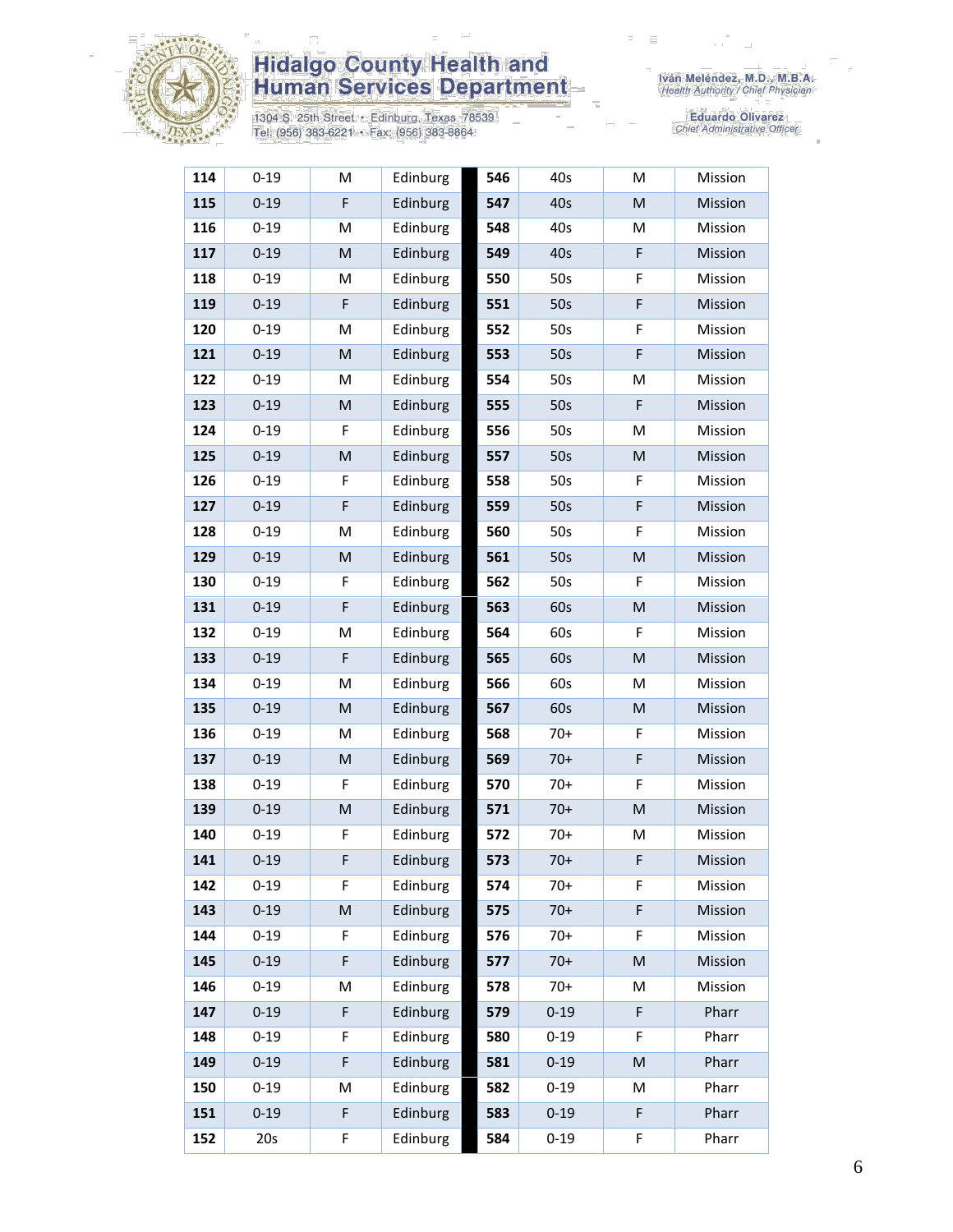

1304 S. 25th Street • Edinburg, Texas 78539<br>Tel: (956) 383-6221 • Fax: (956) 383-8864

| 153 | 20s             | F                                                                                                          | Edinburg | 585 | $0 - 19$        | F                                                                                                          | Pharr |
|-----|-----------------|------------------------------------------------------------------------------------------------------------|----------|-----|-----------------|------------------------------------------------------------------------------------------------------------|-------|
| 154 | 20s             | F                                                                                                          | Edinburg | 586 | $0 - 19$        | M                                                                                                          | Pharr |
| 155 | 20s             | M                                                                                                          | Edinburg | 587 | $0 - 19$        | $\mathsf F$                                                                                                | Pharr |
| 156 | 20s             | F                                                                                                          | Edinburg | 588 | $0 - 19$        | M                                                                                                          | Pharr |
| 157 | 20s             | M                                                                                                          | Edinburg | 589 | $0 - 19$        | M                                                                                                          | Pharr |
| 158 | 20s             | M                                                                                                          | Edinburg | 590 | $0 - 19$        | F                                                                                                          | Pharr |
| 159 | 20s             | F                                                                                                          | Edinburg | 591 | $0 - 19$        | M                                                                                                          | Pharr |
| 160 | 20s             | M                                                                                                          | Edinburg | 592 | $0 - 19$        | F                                                                                                          | Pharr |
| 161 | 20s             | F                                                                                                          | Edinburg | 593 | $0 - 19$        | M                                                                                                          | Pharr |
| 162 | 20s             | M                                                                                                          | Edinburg | 594 | $0 - 19$        | M                                                                                                          | Pharr |
| 163 | 20s             | M                                                                                                          | Edinburg | 595 | $0 - 19$        | M                                                                                                          | Pharr |
| 164 | 20s             | M                                                                                                          | Edinburg | 596 | $0 - 19$        | M                                                                                                          | Pharr |
| 165 | 20s             | F                                                                                                          | Edinburg | 597 | $0 - 19$        | F                                                                                                          | Pharr |
| 166 | 20s             | F                                                                                                          | Edinburg | 598 | $0 - 19$        | м                                                                                                          | Pharr |
| 167 | 20s             | M                                                                                                          | Edinburg | 599 | $0 - 19$        | M                                                                                                          | Pharr |
| 168 | 20s             | F                                                                                                          | Edinburg | 600 | 20s             | F                                                                                                          | Pharr |
| 169 | 20s             | M                                                                                                          | Edinburg | 601 | 20s             | M                                                                                                          | Pharr |
| 170 | 20s             | F                                                                                                          | Edinburg | 602 | 20s             | F                                                                                                          | Pharr |
| 171 | 20s             | F                                                                                                          | Edinburg | 603 | 20s             | $\mathsf F$                                                                                                | Pharr |
| 172 | 20s             | M                                                                                                          | Edinburg | 604 | 20s             | M                                                                                                          | Pharr |
| 173 | 20s             | M                                                                                                          | Edinburg | 605 | 20s             | F                                                                                                          | Pharr |
| 174 | 20s             | M                                                                                                          | Edinburg | 606 | 20s             | F                                                                                                          | Pharr |
| 175 | 20s             | M                                                                                                          | Edinburg | 607 | 20s             | M                                                                                                          | Pharr |
| 176 | 20s             | F                                                                                                          | Edinburg | 608 | 20s             | F                                                                                                          | Pharr |
| 177 | 20s             | F                                                                                                          | Edinburg | 609 | 20s             | $\mathsf{M}% _{T}=\mathsf{M}_{T}\!\left( a,b\right) ,\ \mathsf{M}_{T}=\mathsf{M}_{T}\!\left( a,b\right) ,$ | Pharr |
| 178 | 20s             | F                                                                                                          | Edinburg | 610 | 30 <sub>s</sub> | F                                                                                                          | Pharr |
| 179 | 20s             | $\mathsf{M}% _{T}=\mathsf{M}_{T}\!\left( a,b\right) ,\ \mathsf{M}_{T}=\mathsf{M}_{T}\!\left( a,b\right) ,$ | Edinburg | 611 | 30s             | $\mathsf F$                                                                                                | Pharr |
| 180 | $30s$           | M                                                                                                          | Edinburg | 612 | $30s$           | M                                                                                                          | Pharr |
| 181 | 30s             | M                                                                                                          | Edinburg | 613 | 30 <sub>s</sub> | F                                                                                                          | Pharr |
| 182 | 30 <sub>s</sub> | F                                                                                                          | Edinburg | 614 | 30 <sub>s</sub> | F                                                                                                          | Pharr |
| 183 | 30 <sub>s</sub> | M                                                                                                          | Edinburg | 615 | 30 <sub>s</sub> | F                                                                                                          | Pharr |
| 184 | 30 <sub>s</sub> | M                                                                                                          | Edinburg | 616 | 30 <sub>s</sub> | M                                                                                                          | Pharr |
| 185 | 30 <sub>s</sub> | M                                                                                                          | Edinburg | 617 | 40s             | F                                                                                                          | Pharr |
| 186 | 30 <sub>s</sub> | F                                                                                                          | Edinburg | 618 | 40s             | F                                                                                                          | Pharr |
| 187 | 30 <sub>s</sub> | M                                                                                                          | Edinburg | 619 | 40s             | M                                                                                                          | Pharr |
| 188 | 30s             | F                                                                                                          | Edinburg | 620 | 50s             | M                                                                                                          | Pharr |
| 189 | 30 <sub>s</sub> | M                                                                                                          | Edinburg | 621 | 50s             | M                                                                                                          | Pharr |
| 190 | 30 <sub>s</sub> | F                                                                                                          | Edinburg | 622 | 50s             | F.                                                                                                         | Pharr |
| 191 | 30 <sub>s</sub> | $\mathsf{M}% _{T}=\mathsf{M}_{T}\!\left( a,b\right) ,\ \mathsf{M}_{T}=\mathsf{M}_{T}\!\left( a,b\right) ,$ | Edinburg | 623 | 50s             | ${\sf M}$                                                                                                  | Pharr |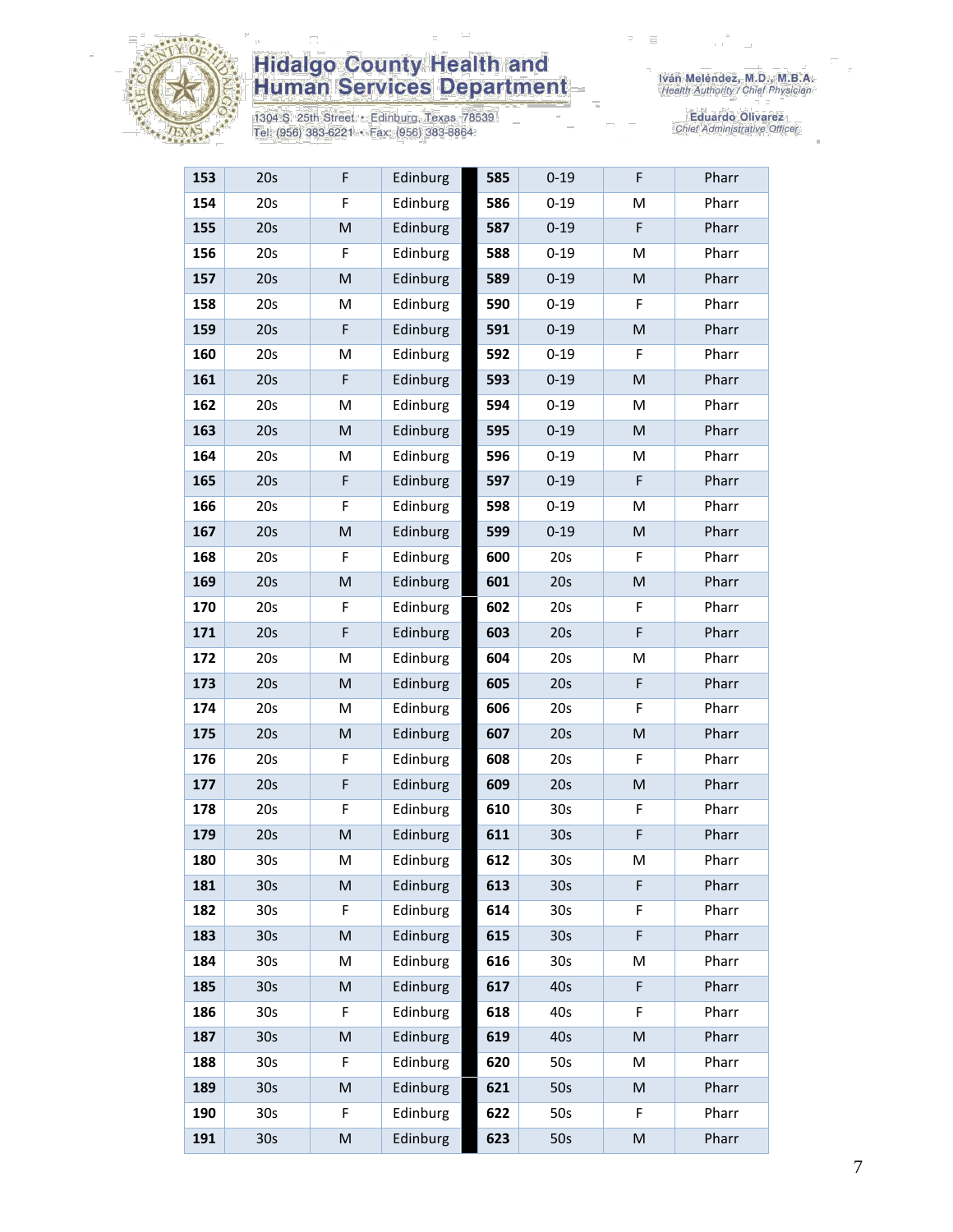

1304 S. 25th Street • Edinburg, Texas 78539<br>Tel: (956) 383-6221 • Fax: (956) 383-8864

| 192 | 30s             | M | Edinburg | 624 | 50s             | F           | Pharr    |
|-----|-----------------|---|----------|-----|-----------------|-------------|----------|
| 193 | 30 <sub>s</sub> | M | Edinburg | 625 | 50s             | $\mathsf F$ | Pharr    |
| 194 | 30 <sub>s</sub> | М | Edinburg | 626 | 60s             | F           | Pharr    |
| 195 | 30 <sub>s</sub> | M | Edinburg | 627 | 60s             | M           | Pharr    |
| 196 | 30s             | F | Edinburg | 628 | 60s             | F           | Pharr    |
| 197 | 30 <sub>s</sub> | M | Edinburg | 629 | 60s             | M           | Pharr    |
| 198 | 30 <sub>s</sub> | M | Edinburg | 630 | 60s             | M           | Pharr    |
| 199 | 30 <sub>s</sub> | M | Edinburg | 631 | 60s             | F           | Pharr    |
| 200 | 30s             | M | Edinburg | 632 | $70+$           | M           | Pharr    |
| 201 | 30 <sub>s</sub> | M | Edinburg | 633 | $70+$           | F           | Pharr    |
| 202 | 30s             | M | Edinburg | 634 | $70+$           | F           | Pharr    |
| 203 | 30 <sub>s</sub> | F | Edinburg | 635 | $70+$           | M           | Pharr    |
| 204 | 30s             | U | Edinburg | 636 | $70+$           | F           | Pharr    |
| 205 | 30 <sub>s</sub> | F | Edinburg | 637 | $70+$           | M           | Pharr    |
| 206 | 30 <sub>s</sub> | M | Edinburg | 638 | $0 - 19$        | M           | San Juan |
| 207 | 30 <sub>s</sub> | F | Edinburg | 639 | $0 - 19$        | F           | San Juan |
| 208 | 30 <sub>s</sub> | M | Edinburg | 640 | $0 - 19$        | M           | San Juan |
| 209 | 40s             | F | Edinburg | 641 | $0 - 19$        | F           | San Juan |
| 210 | 40s             | F | Edinburg | 642 | $0 - 19$        | M           | San Juan |
| 211 | 40s             | M | Edinburg | 643 | $0 - 19$        | M           | San Juan |
| 212 | 40s             | F | Edinburg | 644 | $0 - 19$        | M           | San Juan |
| 213 | 40s             | F | Edinburg | 645 | $0 - 19$        | M           | San Juan |
| 214 | 40s             | F | Edinburg | 646 | $0 - 19$        | м           | San Juan |
| 215 | 40s             | F | Edinburg | 647 | $0 - 19$        | F           | San Juan |
| 216 | 40s             | M | Edinburg | 648 | 20s             | F           | San Juan |
| 217 | 40s             | F | Edinburg | 649 | 20s             | ${\sf M}$   | San Juan |
| 218 | 40s             | M | Edinburg | 650 | 20s             | F           | San Juan |
| 219 | 40s             | M | Edinburg | 651 | 20s             | F           | San Juan |
| 220 | 40s             | F | Edinburg | 652 | 20s             | F           | San Juan |
| 221 | 40s             | M | Edinburg | 653 | 30 <sub>s</sub> | M           | San Juan |
| 222 | 40s             | F | Edinburg | 654 | 30 <sub>s</sub> | M           | San Juan |
| 223 | 40s             | M | Edinburg | 655 | 30 <sub>s</sub> | F           | San Juan |
| 224 | 40s             | Μ | Edinburg | 656 | 30s             | м           | San Juan |
| 225 | 40s             | M | Edinburg | 657 | 40s             | F           | San Juan |
| 226 | 40s             | F | Edinburg | 658 | 40s             | F           | San Juan |
| 227 | 50s             | M | Edinburg | 659 | 40s             | M           | San Juan |
| 228 | 50s             | М | Edinburg | 660 | 50s             | F           | San Juan |
| 229 | 50s             | M | Edinburg | 661 | 50s             | M           | San Juan |
| 230 | 50s             | F | Edinburg | 662 | 50s             | F           | San Juan |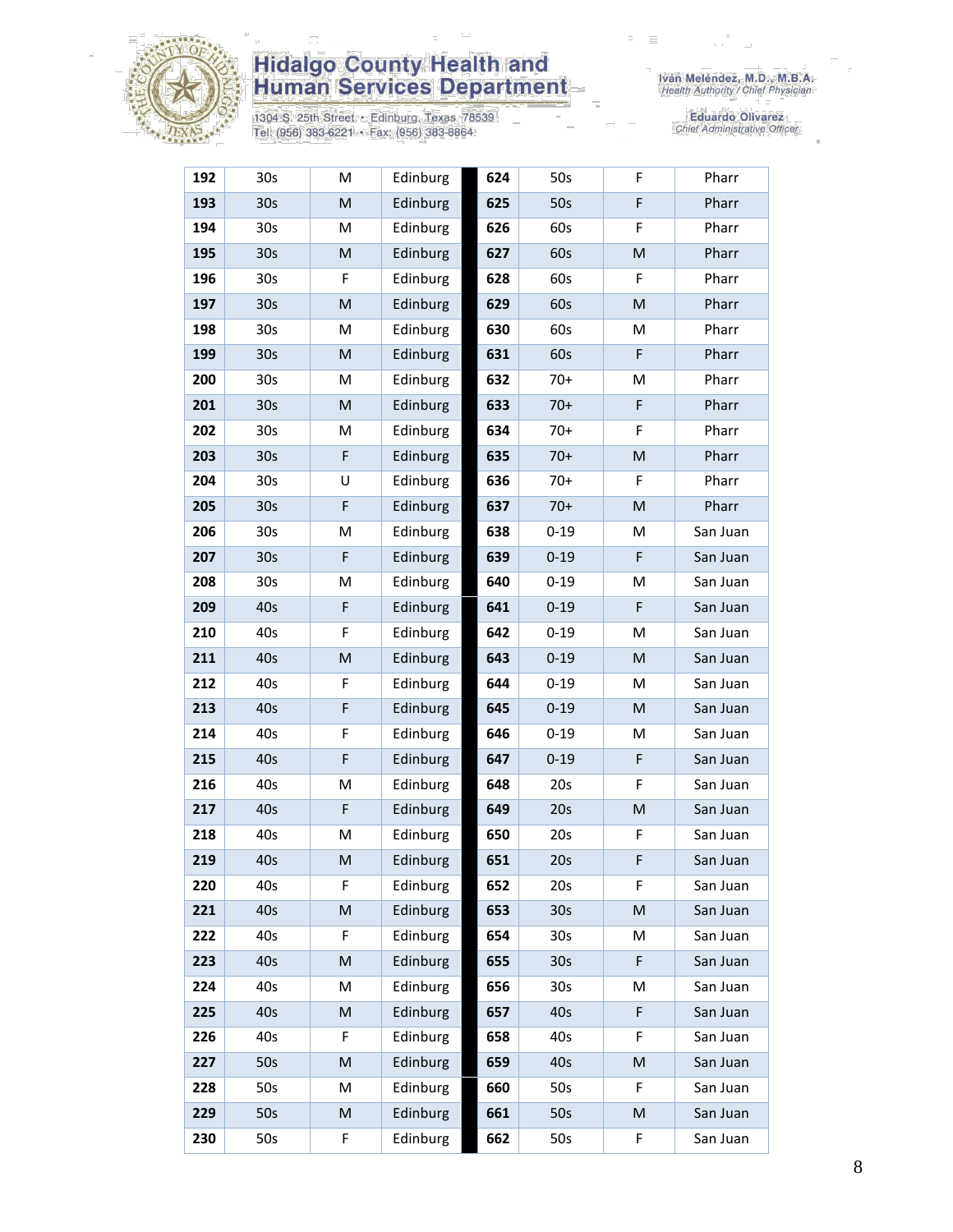

1304 S. 25th Street · Edinburg, Texas 78539<br>Tel: (956) 383-6221 · Fax: (956) 383-8864

| 231 | 50s   | M | Edinburg | 663 | 60s      | F           | San Juan    |
|-----|-------|---|----------|-----|----------|-------------|-------------|
| 232 | 50s   | F | Edinburg | 664 | 60s      | M           | San Juan    |
| 233 | 50s   | F | Edinburg | 665 | 60s      | M           | San Juan    |
| 234 | 50s   | M | Edinburg | 666 | $70+$    | F           | San Juan    |
| 235 | 50s   | M | Edinburg | 667 | $70+$    | F           | San Juan    |
| 236 | 50s   | F | Edinburg | 668 | $70+$    | F           | San Juan    |
| 237 | 50s   | M | Edinburg | 669 | $0 - 19$ | M           | Undisclosed |
| 238 | 50s   | M | Edinburg | 670 | $0 - 19$ | F           | Undisclosed |
| 239 | 50s   | M | Edinburg | 671 | $0 - 19$ | M           | Undisclosed |
| 240 | 60s   | M | Edinburg | 672 | $0 - 19$ | F           | Undisclosed |
| 241 | 60s   | M | Edinburg | 673 | $0 - 19$ | F           | Undisclosed |
| 242 | 60s   | F | Edinburg | 674 | $0 - 19$ | F           | Undisclosed |
| 243 | 60s   | M | Edinburg | 675 | $0 - 19$ | $\mathsf F$ | Undisclosed |
| 244 | 60s   | F | Edinburg | 676 | $0 - 19$ | M           | Undisclosed |
| 245 | 60s   | M | Edinburg | 677 | $0 - 19$ | M           | Undisclosed |
| 246 | 60s   | M | Edinburg | 678 | $0 - 19$ | F           | Undisclosed |
| 247 | 60s   | F | Edinburg | 679 | $0 - 19$ | F           | Undisclosed |
| 248 | 60s   | F | Edinburg | 680 | $0 - 19$ | F           | Undisclosed |
| 249 | 60s   | M | Edinburg | 681 | $0 - 19$ | F           | Undisclosed |
| 250 | 60s   | M | Edinburg | 682 | $0 - 19$ | м           | Undisclosed |
| 251 | 60s   | M | Edinburg | 683 | $0 - 19$ | $\mathsf F$ | Undisclosed |
| 252 | 60s   | F | Edinburg | 684 | $0 - 19$ | F           | Undisclosed |
| 253 | 60s   | M | Edinburg | 685 | $0 - 19$ | $\mathsf F$ | Undisclosed |
| 254 | $70+$ | M | Edinburg | 686 | $0 - 19$ | M           | Undisclosed |
| 255 | $70+$ | M | Edinburg | 687 | $0 - 19$ | M           | Undisclosed |
| 256 | $70+$ | F | Edinburg | 688 | $0 - 19$ | F           | Undisclosed |
| 257 | $70+$ | F | Edinburg | 689 | $0 - 19$ | $\mathsf F$ | Undisclosed |
| 258 | $70+$ | F | Edinburg | 690 | $0 - 19$ | F           | Undisclosed |
| 259 | $70+$ | F | Edinburg | 691 | $0 - 19$ | M           | Undisclosed |
| 260 | $70+$ | M | Edinburg | 692 | $0 - 19$ | M           | Undisclosed |
| 261 | $70+$ | F | Edinburg | 693 | $0 - 19$ | M           | Undisclosed |
| 262 | $70+$ | M | Edinburg | 694 | $0 - 19$ | M           | Undisclosed |
| 263 | $70+$ | F | Edinburg | 695 | $0 - 19$ | F           | Undisclosed |
| 264 | $70+$ | М | Edinburg | 696 | $0 - 19$ | F           | Undisclosed |
| 265 | $70+$ | F | Edinburg | 697 | $0 - 19$ | M           | Undisclosed |
| 266 | $70+$ | F | Edinburg | 698 | $0 - 19$ | F           | Undisclosed |
| 267 | $70+$ | F | Edinburg | 699 | $0 - 19$ | M           | Undisclosed |
| 268 | $70+$ | F | Edinburg | 700 | $0 - 19$ | F           | Undisclosed |
| 269 | $70+$ | M | Edinburg | 701 | $0 - 19$ | F           | Undisclosed |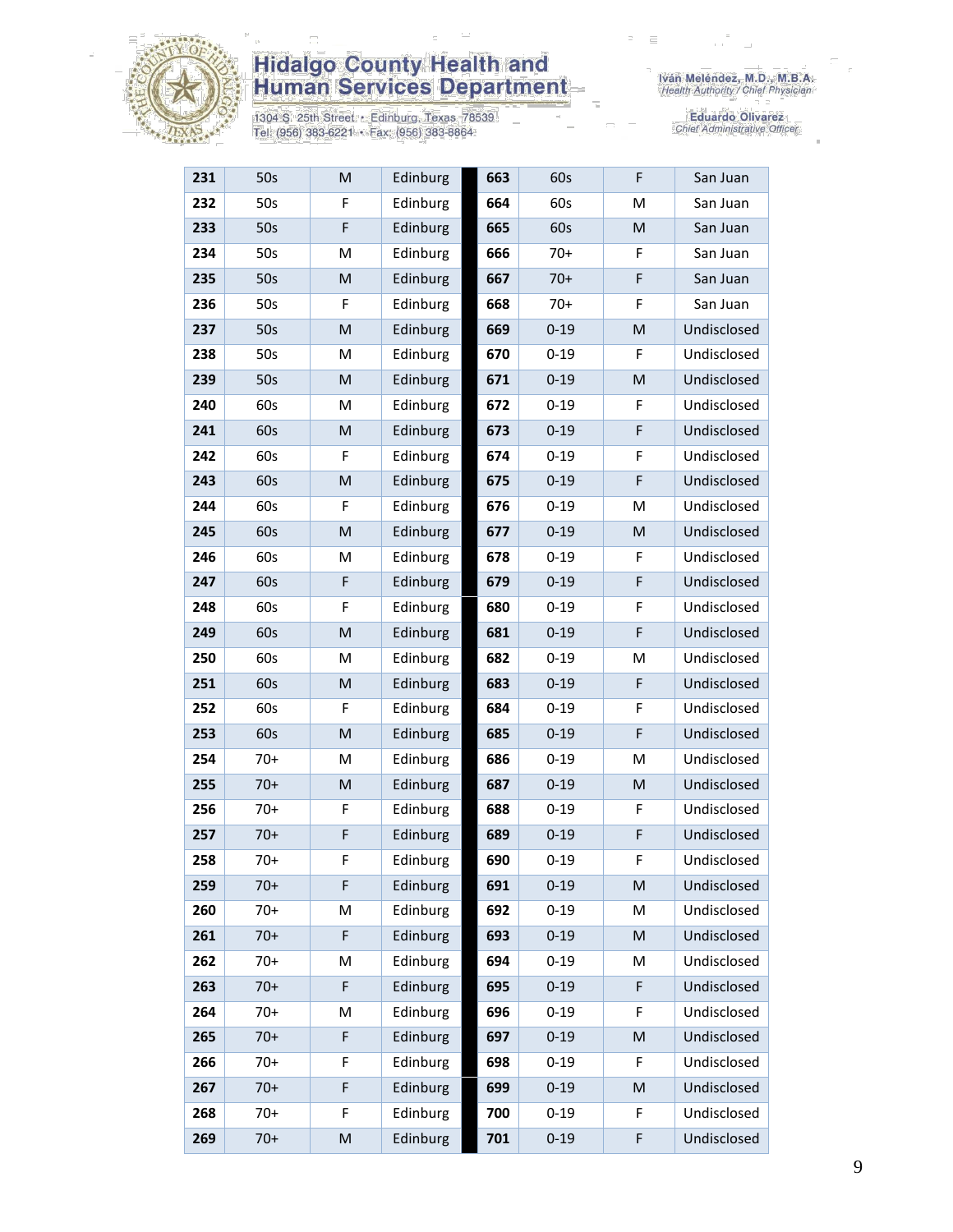

1304 S. 25th Street · Edinburg, Texas 78539<br>Tel: (956) 383-6221 · Fax: (956) 383-8864

Iván Meléndez, M.D., M.B.A.<br>Health Authority / Chief Physician

| 270 | $70+$           | M | Edinburg       | 702 | $0 - 19$        | M                                                                                                          | Undisclosed |
|-----|-----------------|---|----------------|-----|-----------------|------------------------------------------------------------------------------------------------------------|-------------|
| 271 | $70+$           | F | Edinburg       | 703 | $0 - 19$        | M                                                                                                          | Undisclosed |
| 272 | $0 - 19$        | F | Hidalgo        | 704 | $0 - 19$        | F                                                                                                          | Undisclosed |
| 273 | $0 - 19$        | F | Hidalgo        | 705 | $0 - 19$        | M                                                                                                          | Undisclosed |
| 274 | $0 - 19$        | M | Hidalgo        | 706 | $0 - 19$        | M                                                                                                          | Undisclosed |
| 275 | $0 - 19$        | F | Hidalgo        | 707 | $0 - 19$        | M                                                                                                          | Undisclosed |
| 276 | 20s             | F | Hidalgo        | 708 | $0 - 19$        | M                                                                                                          | Undisclosed |
| 277 | 20s             | M | Hidalgo        | 709 | $0 - 19$        | F                                                                                                          | Undisclosed |
| 278 | 30 <sub>s</sub> | F | Hidalgo        | 710 | $0 - 19$        | М                                                                                                          | Undisclosed |
| 279 | 40s             | M | Hidalgo        | 711 | $0 - 19$        | F                                                                                                          | Undisclosed |
| 280 | $0 - 19$        | F | McAllen        | 712 | $0 - 19$        | F                                                                                                          | Undisclosed |
| 281 | $0 - 19$        | F | McAllen        | 713 | $0 - 19$        | M                                                                                                          | Undisclosed |
| 282 | $0 - 19$        | F | McAllen        | 714 | $0 - 19$        | F                                                                                                          | Undisclosed |
| 283 | $0 - 19$        | F | McAllen        | 715 | $0 - 19$        | F                                                                                                          | Undisclosed |
| 284 | $0 - 19$        | M | McAllen        | 716 | $0 - 19$        | F                                                                                                          | Undisclosed |
| 285 | $0 - 19$        | F | McAllen        | 717 | $0 - 19$        | M                                                                                                          | Undisclosed |
| 286 | $0 - 19$        | F | McAllen        | 718 | $0 - 19$        | M                                                                                                          | Undisclosed |
| 287 | $0 - 19$        | M | McAllen        | 719 | $0 - 19$        | F                                                                                                          | Undisclosed |
| 288 | $0 - 19$        | M | McAllen        | 720 | $0 - 19$        | F                                                                                                          | Undisclosed |
| 289 | $0 - 19$        | M | McAllen        | 721 | 20s             | F                                                                                                          | Undisclosed |
| 290 | $0 - 19$        | M | McAllen        | 722 | 20s             | F                                                                                                          | Undisclosed |
| 291 | $0 - 19$        | F | McAllen        | 723 | 20s             | M                                                                                                          | Undisclosed |
| 292 | $0 - 19$        | F | McAllen        | 724 | 20s             | M                                                                                                          | Undisclosed |
| 293 | $0 - 19$        | F | McAllen        | 725 | 20s             | F                                                                                                          | Undisclosed |
| 294 | $0 - 19$        | F | McAllen        | 726 | 20s             | M                                                                                                          | Undisclosed |
| 295 | $0 - 19$        | F | <b>McAllen</b> | 727 | 20s             | M                                                                                                          | Undisclosed |
| 296 | $0 - 19$        | F | McAllen        | 728 | 30 <sub>s</sub> | F                                                                                                          | Undisclosed |
| 297 | $0 - 19$        | M | McAllen        | 729 | 30 <sub>s</sub> | F                                                                                                          | Undisclosed |
| 298 | $0 - 19$        | F | McAllen        | 730 | 30 <sub>s</sub> | F                                                                                                          | Undisclosed |
| 299 | $0 - 19$        | M | McAllen        | 731 | 30 <sub>s</sub> | F                                                                                                          | Undisclosed |
| 300 | $0 - 19$        | F | McAllen        | 732 | 40s             | M                                                                                                          | Undisclosed |
| 301 | $0 - 19$        | M | McAllen        | 733 | 40s             | $\mathsf{M}% _{T}=\mathsf{M}_{T}\!\left( a,b\right) ,\ \mathsf{M}_{T}=\mathsf{M}_{T}\!\left( a,b\right) ,$ | Undisclosed |
| 302 | $0 - 19$        | F | McAllen        | 734 | 40s             | M                                                                                                          | Undisclosed |
| 303 | $0 - 19$        | F | McAllen        | 735 | 40s             | F                                                                                                          | Undisclosed |
| 304 | $0 - 19$        | M | McAllen        | 736 | 50s             | M                                                                                                          | Undisclosed |
| 305 | $0 - 19$        | M | McAllen        | 737 | 50s             | M                                                                                                          | Undisclosed |
| 306 | $0 - 19$        | M | McAllen        | 738 | 50s             | F                                                                                                          | Undisclosed |
| 307 | 20s             | M | McAllen        | 739 | 50s             | F                                                                                                          | Undisclosed |
| 308 | 20s             | F | McAllen        | 740 | 50s             | F                                                                                                          | Undisclosed |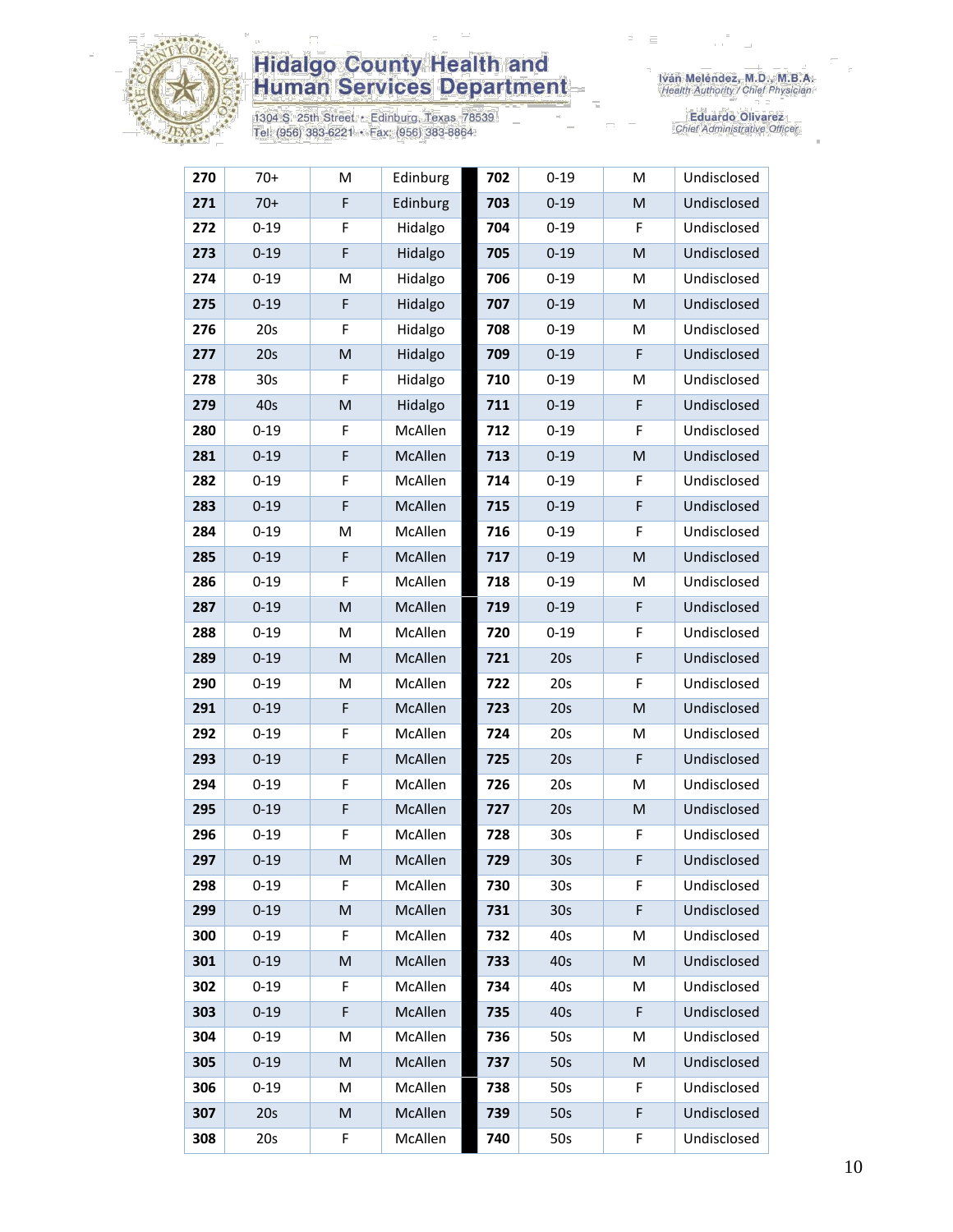

1304 S. 25th Street • Edinburg, Texas 78539<br>Tel: (956) 383-6221 • Fax: (956) 383-8864

| 309 | 20s             | F                                                                                                          | McAllen | 741 | 50s      | F | Undisclosed |
|-----|-----------------|------------------------------------------------------------------------------------------------------------|---------|-----|----------|---|-------------|
| 310 | 20s             | F                                                                                                          | McAllen | 742 | 50s      | F | Undisclosed |
| 311 | 20s             | F                                                                                                          | McAllen | 743 | 50s      | F | Undisclosed |
| 312 | 20s             | F                                                                                                          | McAllen | 744 | 60s      | F | Undisclosed |
| 313 | 20s             | F                                                                                                          | McAllen | 745 | $70+$    | M | Undisclosed |
| 314 | 20s             | F                                                                                                          | McAllen | 746 | $70+$    | F | Undisclosed |
| 315 | 20s             | M                                                                                                          | McAllen | 747 | $70+$    | F | Undisclosed |
| 316 | 20s             | M                                                                                                          | McAllen | 748 | $70+$    | м | Undisclosed |
| 317 | 20s             | F                                                                                                          | McAllen | 749 | $70+$    | M | Undisclosed |
| 318 | 20s             | M                                                                                                          | McAllen | 750 | $0 - 19$ | F | Weslaco     |
| 319 | 20s             | M                                                                                                          | McAllen | 751 | $0 - 19$ | U | Weslaco     |
| 320 | 20s             | M                                                                                                          | McAllen | 752 | $0 - 19$ | F | Weslaco     |
| 321 | 20s             | F                                                                                                          | McAllen | 753 | $0 - 19$ | F | Weslaco     |
| 322 | 20s             | F                                                                                                          | McAllen | 754 | $0 - 19$ | F | Weslaco     |
| 323 | 20s             | M                                                                                                          | McAllen | 755 | $0 - 19$ | F | Weslaco     |
| 324 | 20s             | F                                                                                                          | McAllen | 756 | $0 - 19$ | M | Weslaco     |
| 325 | 20s             | M                                                                                                          | McAllen | 757 | $0 - 19$ | F | Weslaco     |
| 326 | 20s             | F                                                                                                          | McAllen | 758 | $0 - 19$ | F | Weslaco     |
| 327 | 20s             | F                                                                                                          | McAllen | 759 | $0 - 19$ | F | Weslaco     |
| 328 | 20s             | F                                                                                                          | McAllen | 760 | $0 - 19$ | F | Weslaco     |
| 329 | 20s             | M                                                                                                          | McAllen | 761 | $0 - 19$ | M | Weslaco     |
| 330 | 20s             | M                                                                                                          | McAllen | 762 | $0 - 19$ | М | Weslaco     |
| 331 | 20s             | $\mathsf{M}% _{T}=\mathsf{M}_{T}\!\left( a,b\right) ,\ \mathsf{M}_{T}=\mathsf{M}_{T}\!\left( a,b\right) ,$ | McAllen | 763 | $0 - 19$ | F | Weslaco     |
| 332 | 20s             | F                                                                                                          | McAllen | 764 | $0 - 19$ | M | Weslaco     |
| 333 | 20s             | F                                                                                                          | McAllen | 765 | $0 - 19$ | F | Weslaco     |
| 334 | 30s             | M                                                                                                          | McAllen | 766 | $0 - 19$ | F | Weslaco     |
| 335 | 30 <sub>s</sub> | M                                                                                                          | McAllen | 767 | $0 - 19$ | M | Weslaco     |
| 336 | 30 <sub>s</sub> | F                                                                                                          | McAllen | 768 | $0 - 19$ | М | Weslaco     |
| 337 | 30 <sub>s</sub> | F                                                                                                          | McAllen | 769 | $0 - 19$ | F | Weslaco     |
| 338 | 30s             | F                                                                                                          | McAllen | 770 | $0 - 19$ | М | Weslaco     |
| 339 | 30 <sub>s</sub> | F                                                                                                          | McAllen | 771 | $0 - 19$ | M | Weslaco     |
| 340 | 30s             | Μ                                                                                                          | McAllen | 772 | $0 - 19$ | M | Weslaco     |
| 341 | 30 <sub>s</sub> | F                                                                                                          | McAllen | 773 | $0 - 19$ | M | Weslaco     |
| 342 | 30s             | M                                                                                                          | McAllen | 774 | $0 - 19$ | F | Weslaco     |
| 343 | 30 <sub>s</sub> | F                                                                                                          | McAllen | 775 | $0 - 19$ | F | Weslaco     |
| 344 | 30s             | Μ                                                                                                          | McAllen | 776 | $0 - 19$ | F | Weslaco     |
| 345 | 30 <sub>s</sub> | F                                                                                                          | McAllen | 777 | $0 - 19$ | M | Weslaco     |
| 346 | 30s             | M                                                                                                          | McAllen | 778 | $0 - 19$ | M | Weslaco     |
| 347 | 30 <sub>s</sub> | M                                                                                                          | McAllen | 779 | $0 - 19$ | M | Weslaco     |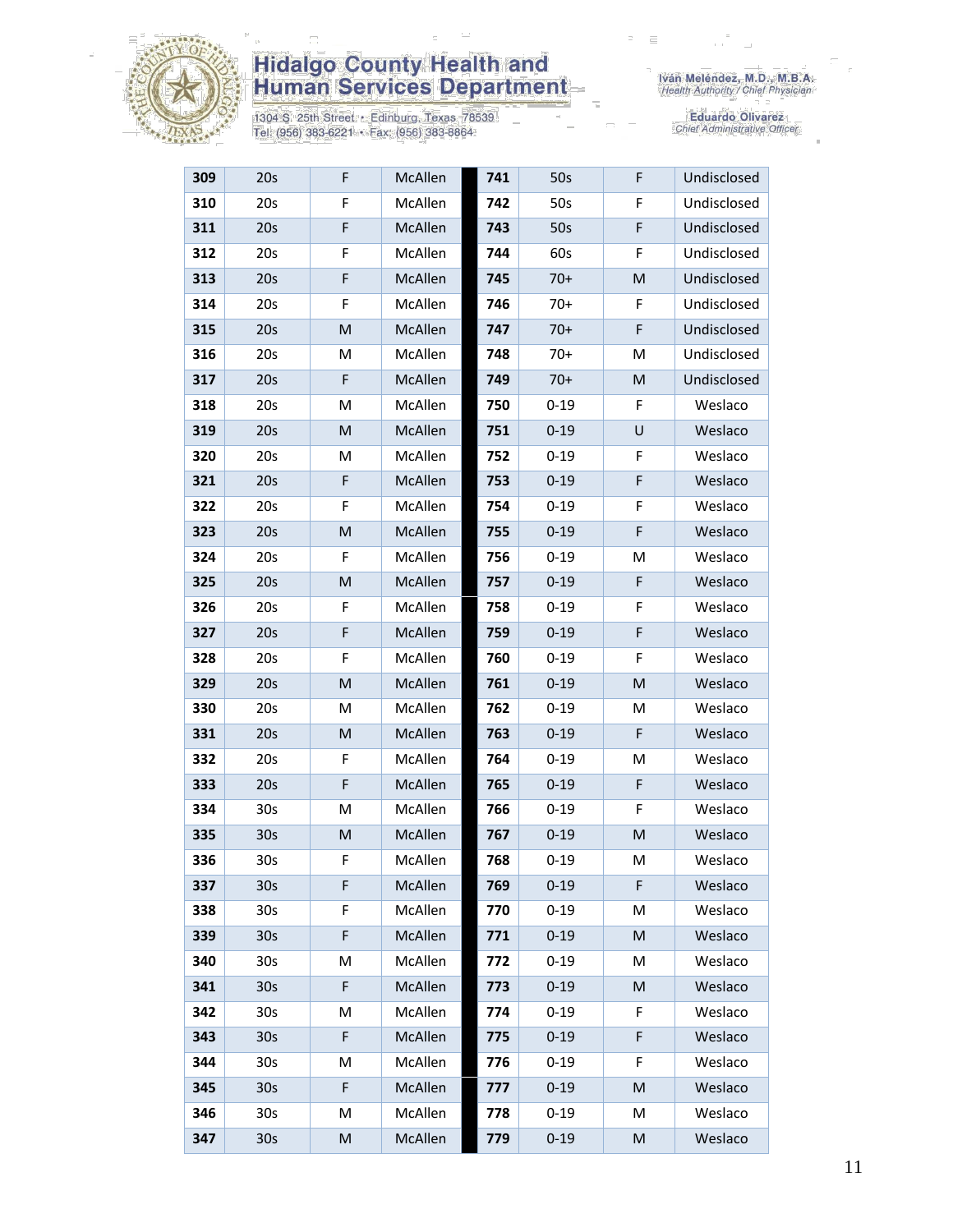

1304 S. 25th Street • Edinburg, Texas 78539<br>Tel: (956) 383-6221 • Fax: (956) 383-8864

Iván Meléndez, M.D., M.B.A.<br>Health Authority / Chief Physician

| 348 | 30s             | M | McAllen | 780 | $0 - 19$        | M  | Weslaco |
|-----|-----------------|---|---------|-----|-----------------|----|---------|
| 349 | 30 <sub>s</sub> | M | McAllen | 781 | $0 - 19$        | F  | Weslaco |
| 350 | 30s             | M | McAllen | 782 | $0 - 19$        | м  | Weslaco |
| 351 | 30 <sub>s</sub> | M | McAllen | 783 | $0 - 19$        | M  | Weslaco |
| 352 | 30s             | F | McAllen | 784 | $0 - 19$        | M  | Weslaco |
| 353 | 30 <sub>s</sub> | M | McAllen | 785 | $0 - 19$        | M  | Weslaco |
| 354 | 30s             | M | McAllen | 786 | 20s             | F  | Weslaco |
| 355 | 30 <sub>s</sub> | M | McAllen | 787 | 20s             | F  | Weslaco |
| 356 | 30s             | M | McAllen | 788 | 20s             | M  | Weslaco |
| 357 | 30 <sub>s</sub> | M | McAllen | 789 | 20s             | M  | Weslaco |
| 358 | 30s             | M | McAllen | 790 | 20s             | F  | Weslaco |
| 359 | 40s             | M | McAllen | 791 | 20s             | M  | Weslaco |
| 360 | 40s             | F | McAllen | 792 | 20s             | M  | Weslaco |
| 361 | 40s             | F | McAllen | 793 | 20s             | M  | Weslaco |
| 362 | 40s             | F | McAllen | 794 | 20s             | F  | Weslaco |
| 363 | 40s             | M | McAllen | 795 | 20s             | F  | Weslaco |
| 364 | 40s             | м | McAllen | 796 | 20s             | м  | Weslaco |
| 365 | 40s             | M | McAllen | 797 | 20s             | F  | Weslaco |
| 366 | 40s             | M | McAllen | 798 | 20s             | F  | Weslaco |
| 367 | 40s             | M | McAllen | 799 | 20s             | M  | Weslaco |
| 368 | 40s             | M | McAllen | 800 | 20s             | M  | Weslaco |
| 369 | 40s             | F | McAllen | 801 | 20s             | M  | Weslaco |
| 370 | 40s             | M | McAllen | 802 | 20s             | M  | Weslaco |
| 371 | 40s             | M | McAllen | 803 | 20s             | F  | Weslaco |
| 372 | 40s             | M | McAllen | 804 | 20s             | F  | Weslaco |
| 373 | 40s             | M | McAllen | 805 | 30 <sub>s</sub> | F  | Weslaco |
| 374 | 40s             | F | McAllen | 806 | 30 <sub>s</sub> | F  | Weslaco |
| 375 | 40s             | M | McAllen | 807 | 30 <sub>s</sub> | F  | Weslaco |
| 376 | 40s             | м | McAllen | 808 | 30s             | F. | Weslaco |
| 377 | 40s             | M | McAllen | 809 | 30 <sub>s</sub> | F  | Weslaco |
| 378 | 40s             | F | McAllen | 810 | 30 <sub>s</sub> | M  | Weslaco |
| 379 | 40s             | M | McAllen | 811 | 30 <sub>s</sub> | F  | Weslaco |
| 380 | 40s             | M | McAllen | 812 | 30s             | F  | Weslaco |
| 381 | 40s             | M | McAllen | 813 | 30 <sub>s</sub> | M  | Weslaco |
| 382 | 40s             | F | McAllen | 814 | 30 <sub>s</sub> | M  | Weslaco |
| 383 | 40s             | F | McAllen | 815 | 30 <sub>s</sub> | M  | Weslaco |
| 384 | 40s             | F | McAllen | 816 | 30 <sub>s</sub> | M  | Weslaco |
| 385 | 40s             | M | McAllen | 817 | 30 <sub>s</sub> | F  | Weslaco |
| 386 | 50s             | M | McAllen | 818 | 30 <sub>s</sub> | М  | Weslaco |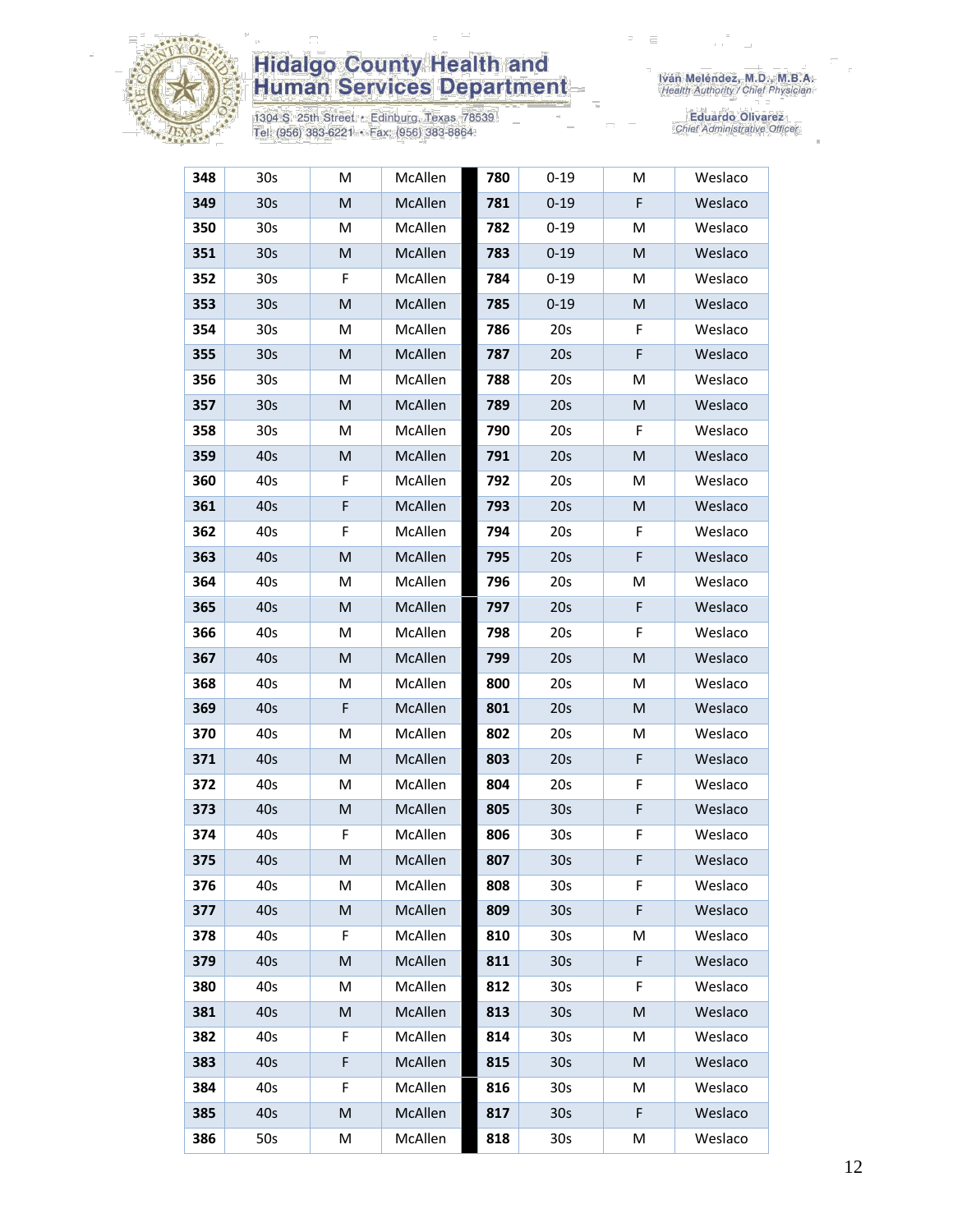

1304 S. 25th Street • Edinburg, Texas 78539<br>Tel: (956) 383-6221 • Fax: (956) 383-8864

| 387 | 50s      | F | McAllen  | 819 | 30 <sub>s</sub> | F | Weslaco |
|-----|----------|---|----------|-----|-----------------|---|---------|
| 388 | 50s      | M | McAllen  | 820 | 30s             | M | Weslaco |
| 389 | 50s      | F | McAllen  | 821 | 30 <sub>s</sub> | F | Weslaco |
| 390 | 50s      | F | McAllen  | 822 | 30 <sub>s</sub> | M | Weslaco |
| 391 | 50s      | M | McAllen  | 823 | 30 <sub>s</sub> | F | Weslaco |
| 392 | 50s      | F | McAllen  | 824 | 30 <sub>s</sub> | F | Weslaco |
| 393 | 50s      | M | McAllen  | 825 | 30 <sub>s</sub> | M | Weslaco |
| 394 | 50s      | M | McAllen  | 826 | 30 <sub>s</sub> | F | Weslaco |
| 395 | 50s      | M | McAllen  | 827 | 30 <sub>s</sub> | F | Weslaco |
| 396 | 50s      | F | McAllen  | 828 | 30s             | F | Weslaco |
| 397 | 50s      | M | McAllen  | 829 | 40s             | F | Weslaco |
| 398 | 50s      | F | McAllen  | 830 | 40s             | M | Weslaco |
| 399 | 50s      | M | McAllen  | 831 | 40s             | F | Weslaco |
| 400 | 50s      | M | McAllen  | 832 | 40s             | F | Weslaco |
| 401 | 50s      | F | McAllen  | 833 | 40s             | M | Weslaco |
| 402 | 50s      | M | McAllen  | 834 | 40s             | M | Weslaco |
| 403 | 60s      | M | McAllen  | 835 | 40s             | M | Weslaco |
| 404 | 60s      | M | McAllen  | 836 | 40s             | F | Weslaco |
| 405 | 60s      | F | McAllen  | 837 | 40s             | M | Weslaco |
| 406 | 60s      | М | McAllen  | 838 | 50s             | M | Weslaco |
| 407 | 60s      | F | McAllen  | 839 | 50s             | F | Weslaco |
| 408 | 60s      | M | McAllen  | 840 | 50s             | М | Weslaco |
| 409 | 60s      | M | McAllen  | 841 | 50s             | F | Weslaco |
| 410 | 60s      | F | McAllen  | 842 | 50s             | F | Weslaco |
| 411 | $70+$    | M | McAllen  | 843 | 50s             | M | Weslaco |
| 412 | $70+$    | M | McAllen  | 844 | 50s             | F | Weslaco |
| 413 | $70+$    | M | McAllen  | 845 | 50s             | F | Weslaco |
| 414 | $70+$    | F | McAllen  | 846 | 50s             | F | Weslaco |
| 415 | $70+$    | F | McAllen  | 847 | 60s             | F | Weslaco |
| 416 | $70+$    | F | McAllen  | 848 | 60s             | M | Weslaco |
| 417 | $70+$    | M | McAllen  | 849 | 60s             | M | Weslaco |
| 418 | $70+$    | M | McAllen  | 850 | 60s             | F | Weslaco |
| 419 | $70+$    | F | McAllen  | 851 | 60s             | F | Weslaco |
| 420 | 70+      | F | McAllen  | 852 | 60s             | F | Weslaco |
| 421 | $70+$    | F | McAllen  | 853 | 60s             | M | Weslaco |
| 422 | $0 - 19$ | M | Mercedes | 854 | 60s             | U | Weslaco |
| 423 | $0 - 19$ | M | Mercedes | 855 | 60s             | F | Weslaco |
| 424 | $0 - 19$ | M | Mercedes | 856 | 60s             | M | Weslaco |
| 425 | $0 - 19$ | M | Mercedes | 857 | 60s             | F | Weslaco |